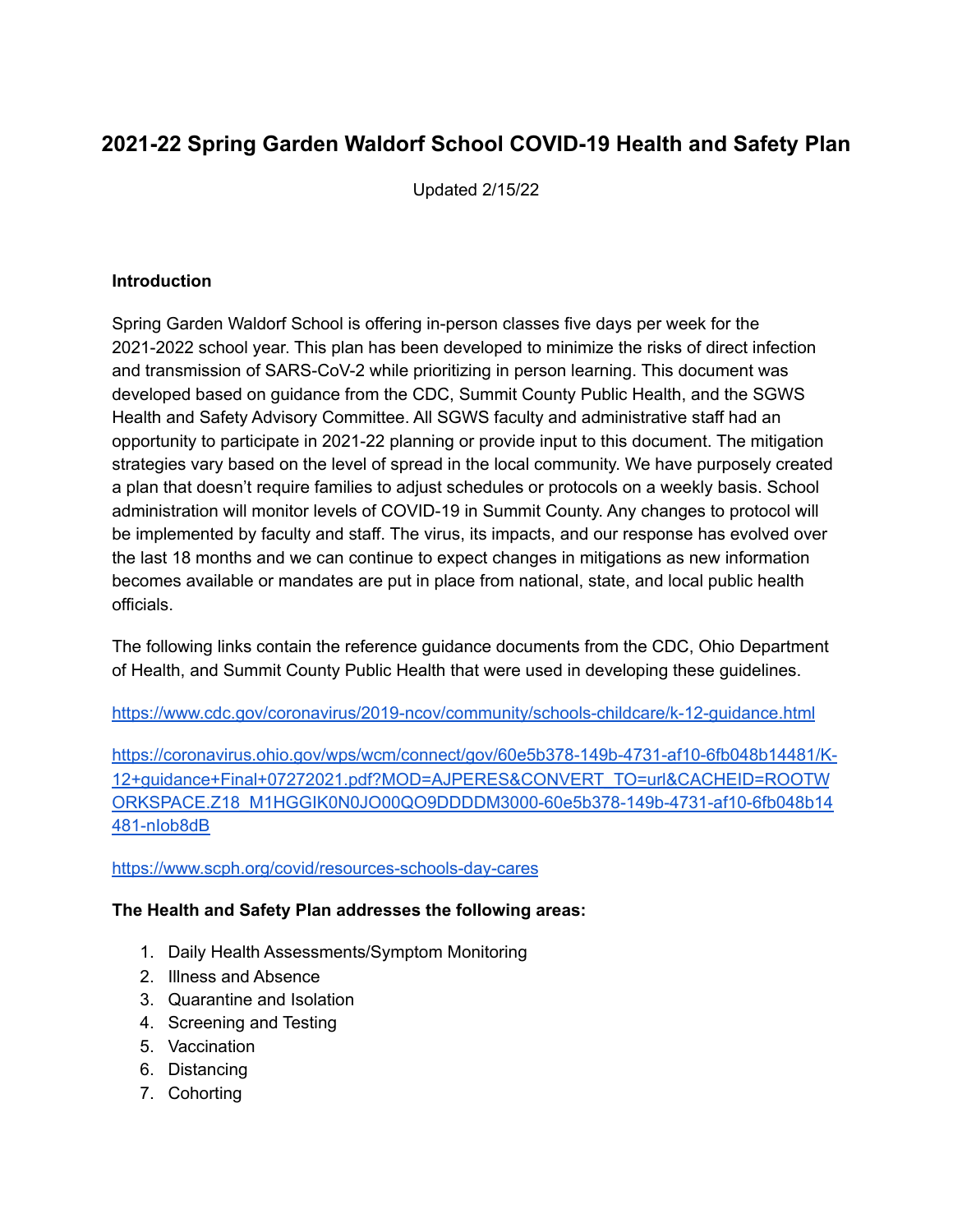- 8. Face Masks **Updated 9/3/21**
- 9. Increased Exhalation Activities
- 10. Field Trips
- 11. Ventilation
- 12. Personal Hygiene
- 13. Outdoor Learning
- 14. Shared Materials
- 15. Cleaning Protocols
- 16. Building Use and Access
- 17. Mental Health Considerations
- 18. Distance Learning

#### **1. Daily Health Assessments/Symptom Monitoring at School**

In order to prevent the spread of infection, students, teachers, and other employees who have signs or symptoms of COVID-19 or live with anyone who has been diagnosed with or is suspected of having COVID-19 should stay home. Furthermore, those same people should notify the school immediately upon learning that they have been exposed to COVID-19 in any other circumstance.

Following CDC and SCPH guidelines, parents/guardians are expected to screen their children for COVID-19 symptoms and check their child's temperature prior to coming to school each and every day. School personnel are expected to screen themselves for COVID-19 symptoms and check their own temperature prior to coming to work each and every day. Students and school personnel must remain at home if they experience any of the following symptoms:

- Fever above 100°F
- Cough (for students with chronic cough due to allergies or asthma, a change from usual)
- Difficulty breathing (for students with asthma, check for a change from their baseline breathing)
- New onset of severe headache
- Loss of taste or smell
- Sore throat
- Vomiting or diarrhea

Parents/guardians should have a low threshold for keeping their child home from school if any of the above symptoms are present.

Teachers and staff will monitor students for symptoms of COVID-19 throughout the day. They will have a low threshold to request assessment for students who develop persistent symptoms while at school unless the symptoms can be clearly attributed to another non-infectious factor or illness. If a student displays COVID-19 symptoms then the teacher will contact the office and they will b[e](https://docs.google.com/document/d/1lSwcTqAwKninZwNzwURZ_ix7ORasRyYN6lONKsX1LYA/edit) assessed in a designated sick room appropriate for COVID-19 isolation. A parent/guardian will be called to pick up the student. While waiting to go home, ill students will wear a face mask and be cared for in the sick room monitored by school personnel utilizing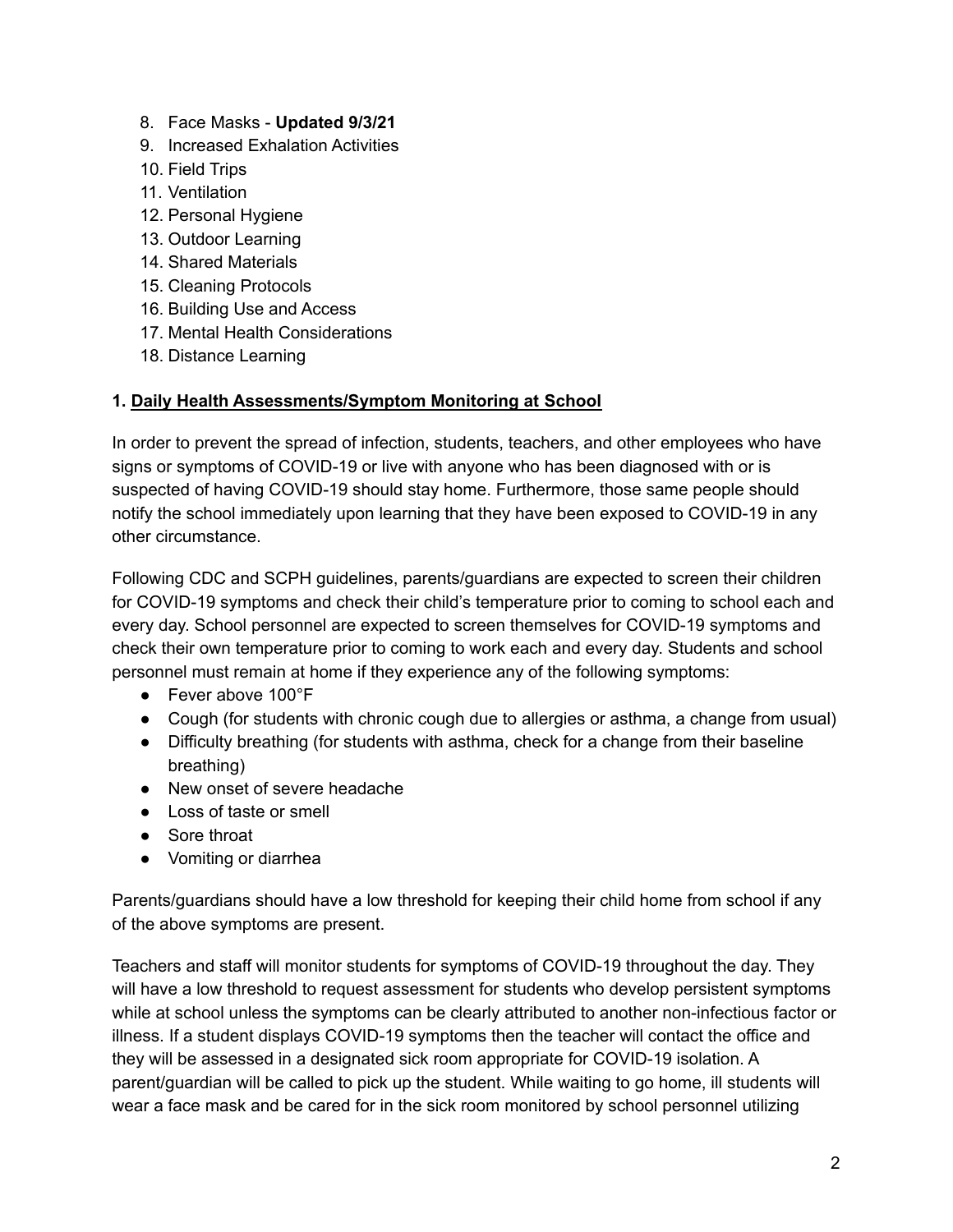appropriate personal protective equipment (PPE). The parent/guardian will be referred to seek advice from their child's healthcare provider (MD/DO, CNP, PA) and a written release will be required before returning to school. Students are also cleared to return to school with a negative FDA authorized COVID test, provided they have been symptom free for 24 hours. Parents/guardians may obtain a test through their child's healthcare provider. SGWS also has test kits available on request for use at home. Please contact the school office if you need help getting your child tested.

SGWS employees displaying symptoms of COVID-19, unless clearly attributed to another non-infectious factor or illness, will be sent home immediately. Fully vaccinated SGWS employees do not need to quarantine or be restricted from work following an exposure as long as they are asymptomatic.

School administration will work with Summit County Public Health for any confirmed case of COVID-19 that was present on school grounds to receive guidance and recommendations on further action.

# **2. Illness and Absence**

Staying home when sick with COVID-19 is essential to keep COVID-19 infections out of schools and prevent spread to others. Students, teachers, and staff who have symptoms of infectious illness, such as influenza (flu) or COVID-19, should stay home and be referred to their healthcare provider for testing and care, regardless of vaccination status.

Despite the strategies SGWS enacts to mitigate risk of transmission, they will not completely prevent an employee or student from contracting an illness. Many illnesses overlap with similar symptoms to COVID-19. Due to the wide range of possible symptoms, it is expected that there will be an increase in absences from school and work. SGWS is maintaining the requirement for parents/guardians to report the reason for all student absences from school.

- 1. Student absence must be reported to the school office by phone or email on the morning of the absence. Please include the reason for the absence. When appropriate, SCPH recommends that ill students seek the advice of a healthcare provider to rule out COVID-19. In order to return to school, students must provide either a release from a healthcare provider or the results of a negative FDA authorized COVID test, provided they have been symptom free for 24 hours. Parents/guardians may obtain a test through their child's healthcare provider. SGWS also has test kits available on request for use at home. Please contact the school office if you need help getting your child tested. The CDC recommends that fully vaccinated people should still get tested if experiencing COVID-19 symptoms.
- 2. All confirmed cases of COVID-19 must be reported to the school. In turn, SGWS Administration will work with SCPH to support contact tracing. We will follow the guidance of SCPH regarding exclusion from school for quarantine or isolation.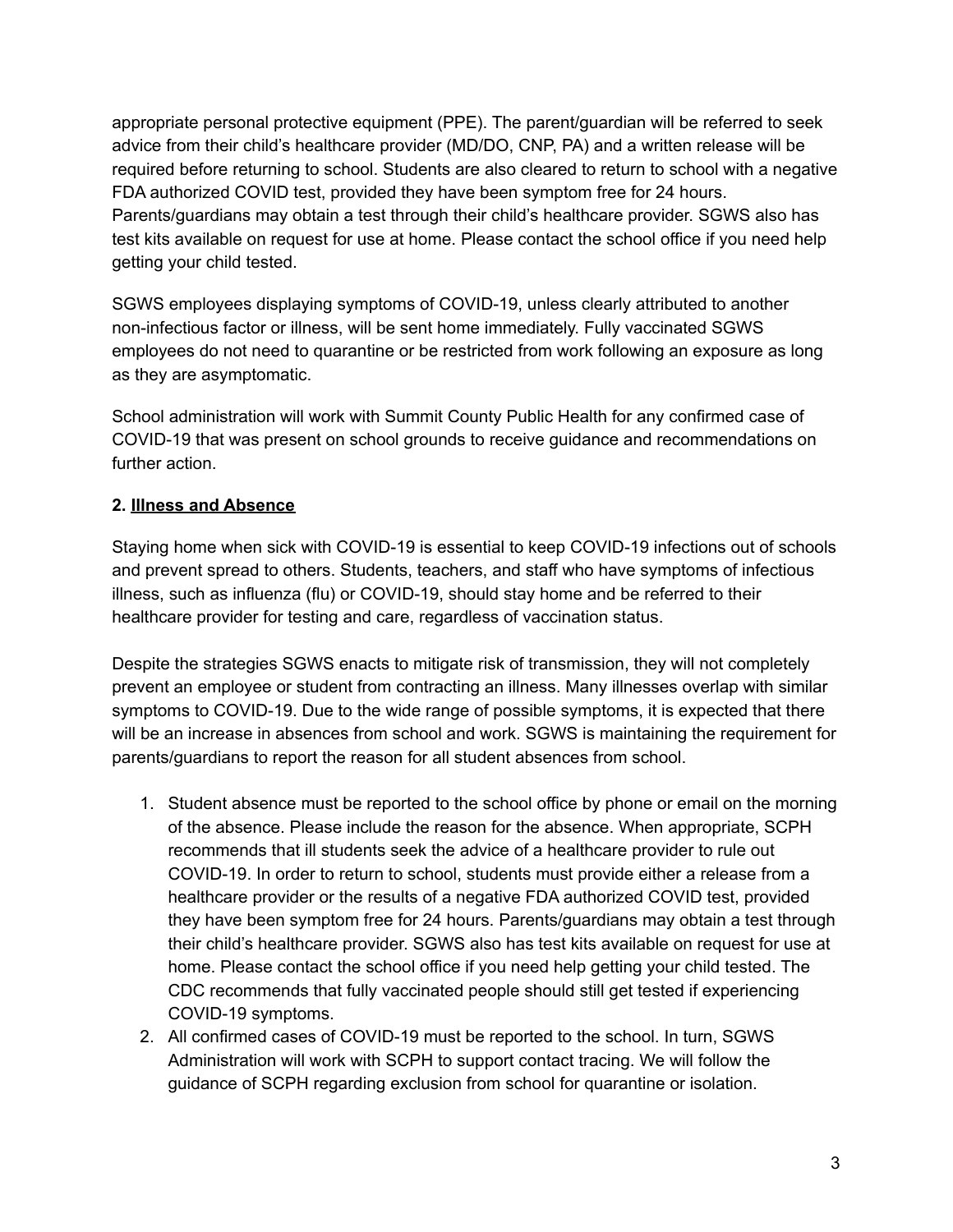3. Employees are expected to follow the same guidance by SCPH detailed above.Reporting positive cases of COVID-19 in our school community:

Tracy Edwards, Director of Administration, is the primary point of contact for any COVID-19 concerns and will take questions and manage reporting to SCPH. If she is unavailable, please contact Jess Kreis, Administrative Assistant. SGWS acknowledges that an individual's personal health information is private and will be kept confidential except when mandatory reporting requires consultation with SCPH.

Students and SGWS employees who have been diagnosed with COVID-19, through a lab test or clinical examination, should notify Tracy Edwards ([tedwards@sgws.org](mailto:tedwards@sgws.org)) no later than 24 hours after receiving a confirmed diagnosis.

# **3. Quarantine and Isolation Procedures**

Quarantine is used to separate someone who might have been exposed to COVID-19 and may develop illness away from other people. Quarantine helps prevent spread of disease that can occur before a person knows they have the virus. Isolation is a strategy to prevent transmission of COVID-19 by separating people with COVID-19 from those who are not infected.

The CDC updated recommendations for both quarantine after exposure and isolation after testing positive in late December of 2021. The Ohio Department of Health (ODH) and Summit County Public Health (SCPH) updated guidance to reflect these changes in January of 2022.

Based on these changes, grades and early childhood students and school employees, exposed to positive cases of COVID-19 may remain in school. These revised guidelines apply to all students and employees, regardless of vaccination status and if the exposure to the positive case occurred in or out of the school environment. While direct contacts may remain in school, they must test on day 5 after exposure, wear a mask for 10 days after their last date of exposure, monitor for symptoms of COVID-19, and isolate and test if they start to experience symptoms associated with COVID-19.

SGWS will notify families and employees when they are considered to be a close contact as a result of a school exposure and will provide tests for students and employees for testing on day 5 after exposure.

Students that test positive for COVID-19 will continue to isolate for 10 days after initial symptoms or the positive test.

Faculty that test positive will isolate for five days. If symptoms are improved and they are fever free for 24 hours, faculty/staff can return to school with a negative test on days 6-10 or after day 10 if well enough to return.

#### **4. Screening and Testing**

COVID-19 tests can be used to detect active infections using diagnostic antigen or molecular-based tests. Testing for active infection or for screening when community spread is substantial (orange) or high (red) is an important tool to fight the spread of SARS-COV-2.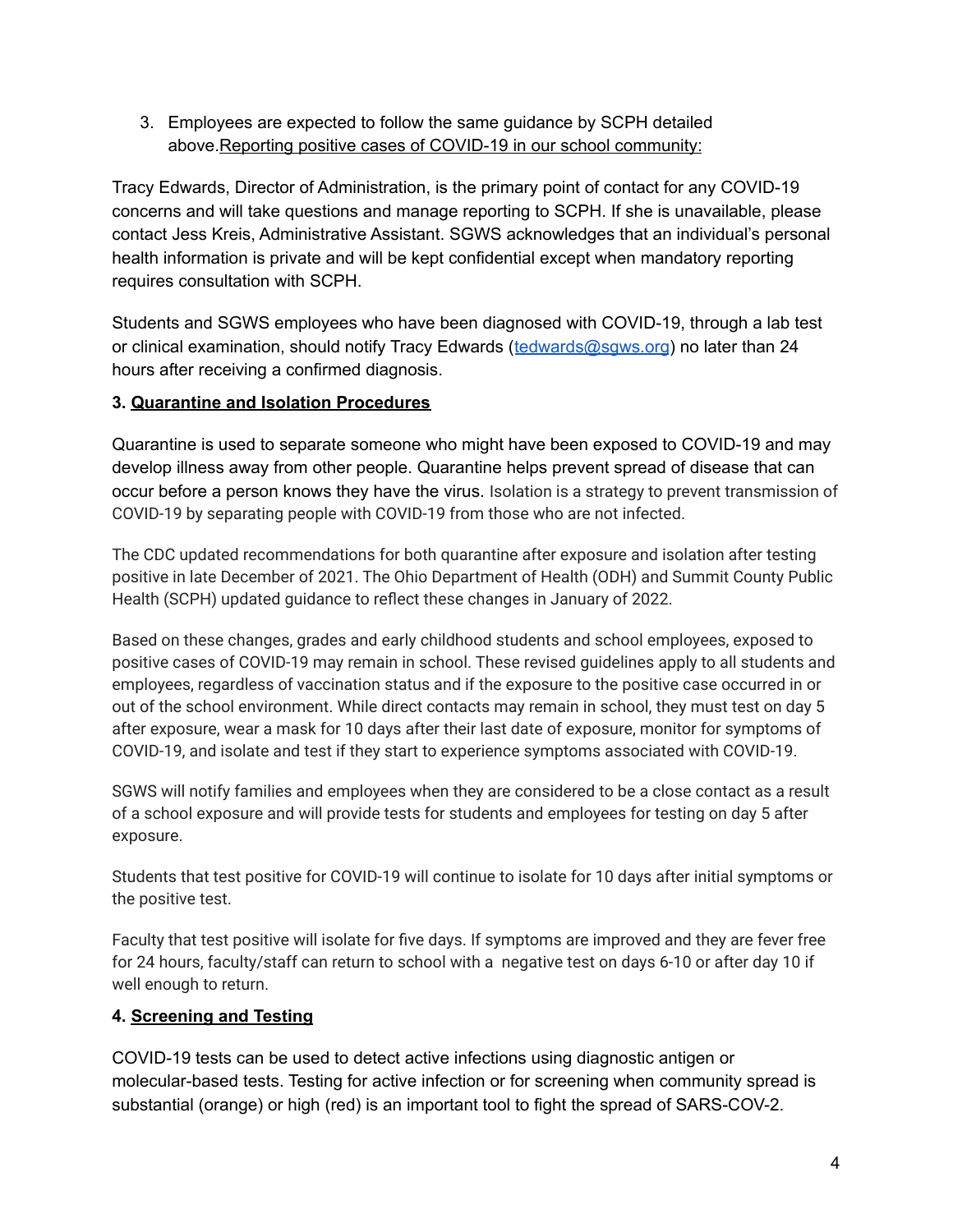SGWS has rapid antigen tests for home use. These tests are self-administered under the guidance of a telehealth professional. Parents/guardians, faculty, and staff may request a test from the school office. These tests can be used to test a symptomatic person or to test close contacts who have been exposed to someone with COVID-19.

#### **5. Vaccination**

Vaccination is the leading public health prevention strategy to end the COVID-19 pandemic. People who are fully vaccinated against COVID-19 are at low risk of symptomatic or severe infection. A growing body of evidence suggests that people who are fully vaccinated against COVID-19 are less likely to become infected and develop symptoms and are at substantially reduced risk from severe illness and death from COVID-19 compared with unvaccinated people.

SGWS encourages faculty, staff, and parents to learn about the COVID-19 vaccine.

# **6. Distancing**

Guidance from CDC states that physical distancing between individuals of 3 feet or more is vital for slowing the spread of COVID-19. Our school is fortunate to have access to spaces to accommodate our classes and meet the 3 feet physical distancing recommendations.

Grades students within a cohort will not be required to maintain physical distance during outdoor recess. Additionally, when community transmission of the virus is substantial (orange) or high (red), grades students will be distanced by 6 ft when masks are removed for eating and drinking.

Early Childhood classes will follow the 3 feet distancing recommendation during snack, lunch, and rest time. However, maintaining physical distance during the remainder of the day for early childhood classes is not feasible without significant impact on the social, emotional, and mental health of the children.

# **7. Cohorting**

Guidance from national and state organizations recommend cohorting of students to reduce risk of virus transmission to a larger portion of the school population. All classes from Early Childhood through Grade 8 will work and play in smaller cohort groups. Each cohort will have separate indoor and outdoor spaces that will be designated for use.

When community transmission of the virus is low (blue) or moderate (yellow), cohorts will consist of groups of four classes. When community transmission is substantial (orange) or high (red), cohorts will consist of groups of two classes.

# **8. Face Masks**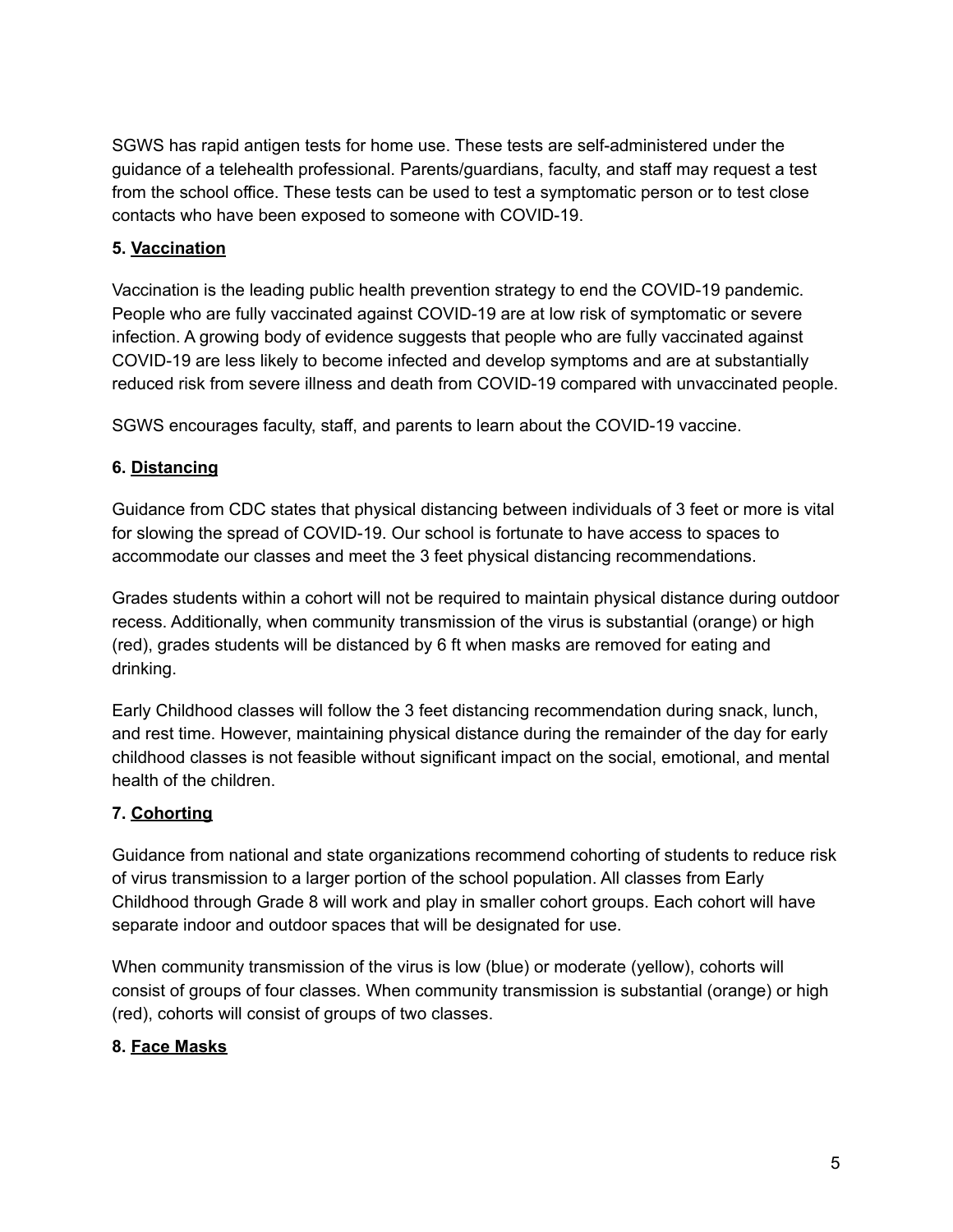Face masks decrease the risk of transmission of COVID-19 from infected individuals to others. The CDC recommends indoor masking for all individuals age 2 and older, including students, teachers, staff, and visitors, regardless of vaccination status. When community transmission is substantial (orange) to high (red), the CDC recommends using masks outdoors during activities that involve close contact.

The CDC recommends that the general population wear cloth face masks. The cloth face mask should fit snugly yet comfortably on the face, mask the nose, mouth and chin and reach from before the ear around to the other side of the face. Bandanas and neck gaiters have been shown to be ineffective at controlling droplet emission and should not be worn at school. Face masks with a translucent, plastic window that show a person's mouth are permitted. Face shields are intended to provide additional protection and are not effective as a replacement for cloth masks.

Parents and guardians should send their child to school with at least three clean labeled masks each day. The school has extra masks available for any student that needs one. It is important that masks fit well to be effective. Face masks should be washed regularly at home.

# **Please watch our Facemask Fit, Policy and [Procedure](https://youtu.be/nv7FVBKNl0k) Video.**

#### Requirements:

- 1. Inside: SGWS will require masks for all students, staff, and visitors while in the school building, regardless of the level of spread in the community.
- 2. Outdoors: When community transmission levels are low (blue) or moderate (yellow), masks are encouraged for all. When community transmission levels are substantial (orange) or high (red), SGWS will require masks for all students, staff, and visitors.

#### Accommodations:

The CDC recognizes there are specific instances when wearing a mask may not be feasible. In these instances, they recommend considering adaptations and alternatives.

- A child under the age of 2 years;
- A person with a disability who cannot wear a mask, or cannot safely wear a mask, for reasons related to the disability;
- A person for whom wearing a mask would create a risk to workplace health, safety, or job duty as determined by the OSHA workplace risk assessment.

#### *Please note the following:*

- Beyond these categories, there are few medical conditions that are incompatible with mask wearing. Specifically, asthma, allergies, headaches and sinus infections are not a contraindication for using a face covering/mask.
- A *medically licensed doctor* must provide written and signed documentation of a disability or condition for any student or employee needing mask accommodations. Licensed medical doctors include Medical Doctors (MD) or Doctors of Osteopathic Medicine (DO). We will also accept documentation from an MD psychiatrist.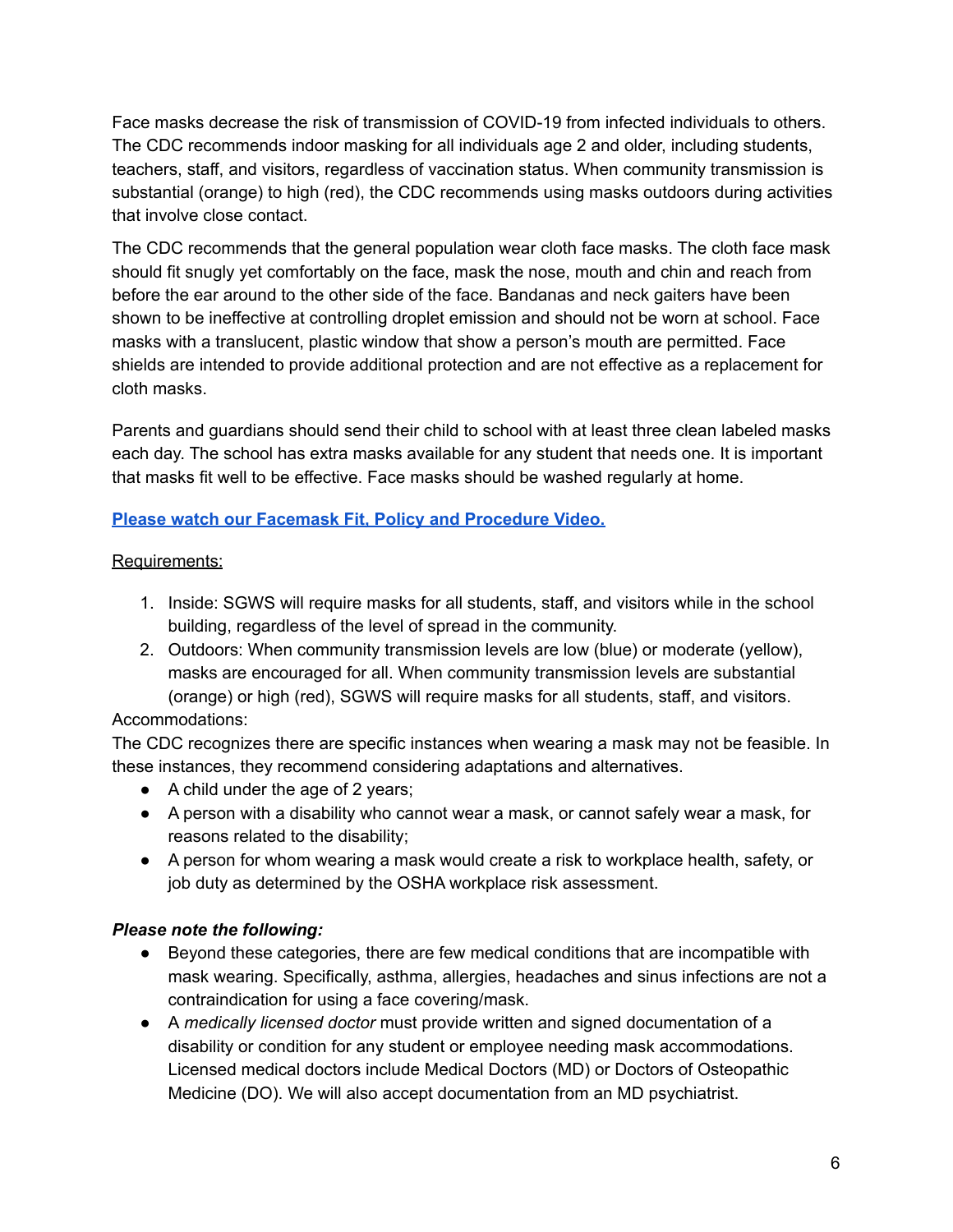● We cannot honor philosophical or religious mask exemptions or accommodations.

Please know that we may not be able to safely serve students who need full exemptions. We will work with families and employees who provide written and signed documentation of disability -- from a medically licensed doctor -- to provide mask accommodations. Accommodations may include strategies such as additional mask breaks, increased peer distancing or curricular accommodations for increased exhalation activities.

# **9. Increased Exhalation Activities**

The CDC recommends additional considerations for increased exhalation activities, such as gym, speech and choral work, use of wind instruments, and athletics. Additional mitigations for these activities include conducting class outside when possible, providing specialized masks and bell covers for singing and wind instruments for grades students.

# **10. Field Trips**

Individual class field trips may be planned when community transmission is low (blue) to moderate (yellow). There will be no field trips planned when community transmission is substantial (orange) or high (red).

#### **11. Ventilation**

Air purifiers, equipped with HEPA 13 air filters, will remain on in each room when students and staff are present. The air purifiers recycle the air three to six times per hour. Air movers will be used in the gym to improve air ventilation.

#### **12**. **Personal hygiene**

Proper hand hygiene is one of the most effective strategies to prevent the spread of most respiratory viruses including COVID-19, particularly during the pre-symptomatic phase of illness.

Staff will instruct students to wash hands frequently and to practice proper respiratory etiquette.

Handwashing stations are in each classroom in addition to the bathrooms. Students and teachers should wash their hands for at least 20 seconds with soap and water. If hand washing is not available, SGWS has hand sanitizer available at all building entrances and available in each classroom. If using hand sanitizer, apply to hands and rub hands together for about 20 seconds and until dry.

#### **13. Outdoor Learning**

Classes will have assigned outdoor spaces for class time and recess. As needed, the outdoor spaces may rotate depending on class needs.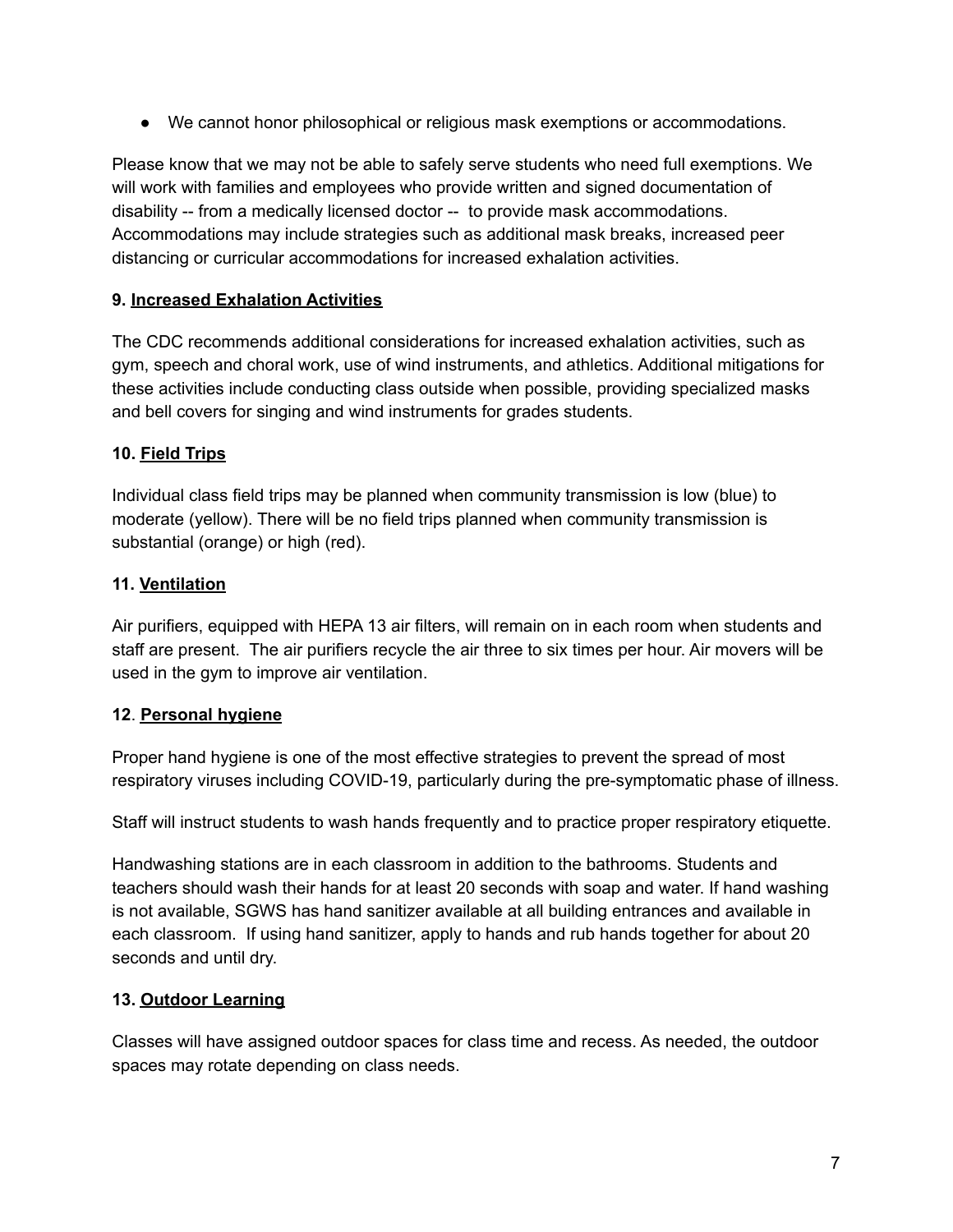## **14. Shared materials**

Faculty and staff will minimize the use of shared materials as much as possible in classrooms and offices. Teachers should reinforce "no sharing" of food. Faculty and staff will also streamline materials and equipment used in the classroom to reduce the need for cleaning. If there is a positive case of COVID-19 in the classroom, any common materials should be cleaned and sanitized.

# **15. Cleaning Protocols**

Routine cleaning and disinfecting are key to maintaining a safe environment for faculty, students, and staff. Cleaning removes dirt and most germs and is usually done with soap and water. Disinfecting kills most germs, depending on the type of chemical, and only when the chemical product is used as directed on the label. Cleaning and disinfecting reduce the chance that faculty, students, and staff will come into contact with viruses on surfaces.

#### Daily Cleaning of the Building

The building is cleaned and disinfected after each school day by a cleaning service. The daily cleaning includes cleaning and disinfecting of bathrooms, high touch surfaces, cleaning of floors, and trash removal. Daily cleaning protocols can be found [here.](https://docs.google.com/document/d/1YSlcl_sU_nxUQkVv-T18kgMgoWaZeyE5yyi4zqjKjWA/edit)

#### Special cleaning procedures

The Administrative Staff will clean and disinfect the designated sick room and PPE after each use following protocols recommended by CDC. Additionally, the cleaning service will follow CDC protocols to clean and disinfect areas of the building when there is a confirmed case of COVID-19. These special cleaning procedures can be found [here](https://docs.google.com/document/d/1ywoLVMaK5wGO7zAYDUrlK2p9qSvhJpb0tp2EueiEMbE/edit).

#### **16. Building Use and Access**

SGWS will continue to limit building access to the students, faculty, and staff that use it on a daily basis. Unfortunately, we are not able to return to unlimited parent access due to limited space and distance recommendations. Our plans for this year include opportunities for parents to participate in school and class events, but the scope of the events will be adjusted based on community spread of the virus. Parents, guardians, volunteers, contractors, service providers and guests will have access to the building when invited for planned events and activities. For other circumstances, please call the office. Meetings of teachers, administrators, parents/guardians, board members, and other school committees may be held in person provided school mitigations for masking and distancing are in place. All meetings and room use must be scheduled with the office to ensure there is adequate space.

All parents and other adult visitors to the building should be accompanied by a staff member and follow these guidelines: